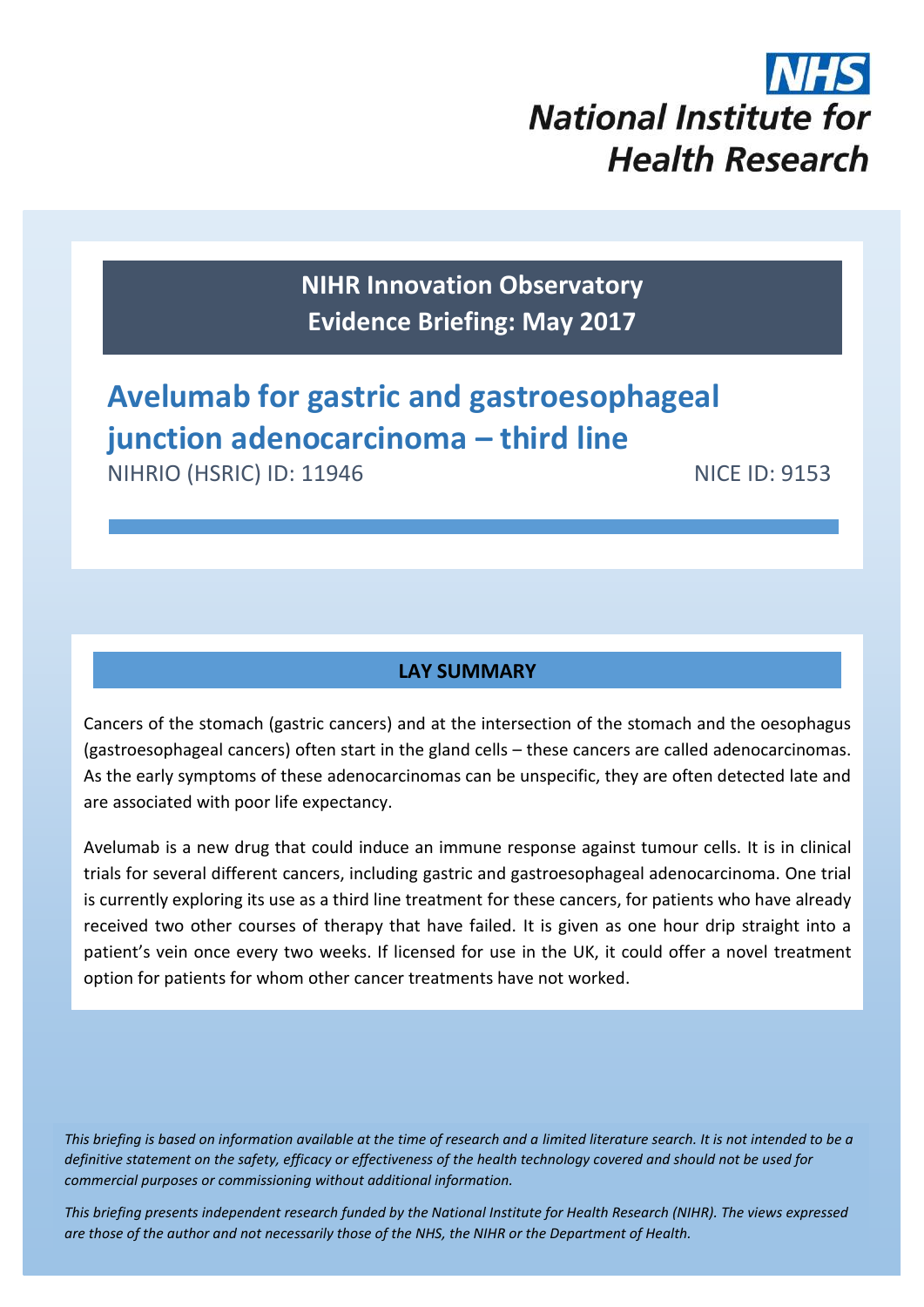#### **TARGET GROUP**

Gastric or gastroesophageal junction adenocarcinoma: unresectable, locally advanced or metastatic – third line with best supportive care

#### **TECHNOLOGY**

#### <span id="page-1-1"></span><span id="page-1-0"></span>**DESCRIPTION**

Avelumab (MSB0010718C; PF06834635) is a fully-human, programmed cell death ligand 1 monoclonal antibody (anti-PD-L1 IgG1).<sup>1</sup> It binds to PD-L1, a protein produced by several cancers, and inhibits the interaction between PD-L1 and PD-1, thereby removing the suppressive effects of PD-L1 on antitumour CD8+  $T$  cells[.](#page-1-0)<sup>1</sup> This results in the activation of cytotoxic T-cells and the adaptive immune system[.](#page-1-0)<sup>1</sup> By attaching to cancer cells, avelumab makes them a target for attack by immune system cells called natural killer cells, and could impact the growth of cancer.<sup>2</sup>

<span id="page-1-2"></span>Avelumab is in phase III clinical trials for gastric and gastroesophageal junction adenocarcinoma. In the ongoing trial, avelumab is administered as a one-hour intravenous (IV) infusion at 10 mg per kilogram once every two weeks. $3$ 

Avelumab has been launched as a second-line treatment for metastatic Merkel cell carcinoma in the USA in March 2017 and for urothelial cancer in May 2017. Regulatory submissions have also been made for Merkel cell carcinoma in the EU.<sup>[1](#page-1-0)</sup> Avelumab is also in stage III clinical trials for: diffuse large B cell lymphoma, head and neck cancer, non-small cell lung cancer, ovarian cancer, and renal cell carcinoma[.](#page-1-0)<sup>1</sup> It is in phase II clinical trials for: endometrial cancer, gestational trophoblastic disease, glioblastoma, intestinal cancer, nasopharyngeal cancer, recurrent respiratory papillomatosis, and thymoma.

In a trial for the US-licensed indication, Merkel cell carcinoma, treatment-related adverse events were experienced by 71% of patients, with the most common adverse events being fatigue and infusion-related reactions[.](#page-1-0)<sup>1</sup> The FDA lists the most common serious adverse reactions to avelumab as being immune-mediated adverse reactions (pneumonitis, colitis, hepatitis, adrenal insufficiency, hypo- and hyperthyroidism, diabetes mellitus, and nephritis) as well as life-threatening infusion reactions.<sup>4</sup>

#### **INNOVATION and/or ADVANTAGES**

If licensed for this indication and patient cohort, avelumab could offer an additional treatment option for a group of patients who currently have a very poor prognosis following the failure of other treatment options (both first and second line therapy). Alternatives to chemotherapy with lower toxicity would be important for this patient cohort due to their already poor performance status following prior treatment. The ongoing clinical trial explores whether overall survival of these patients will improve following avelumab immunotherapy.

#### **DEVELOPER**

Merck Serono Ltd; Pfizer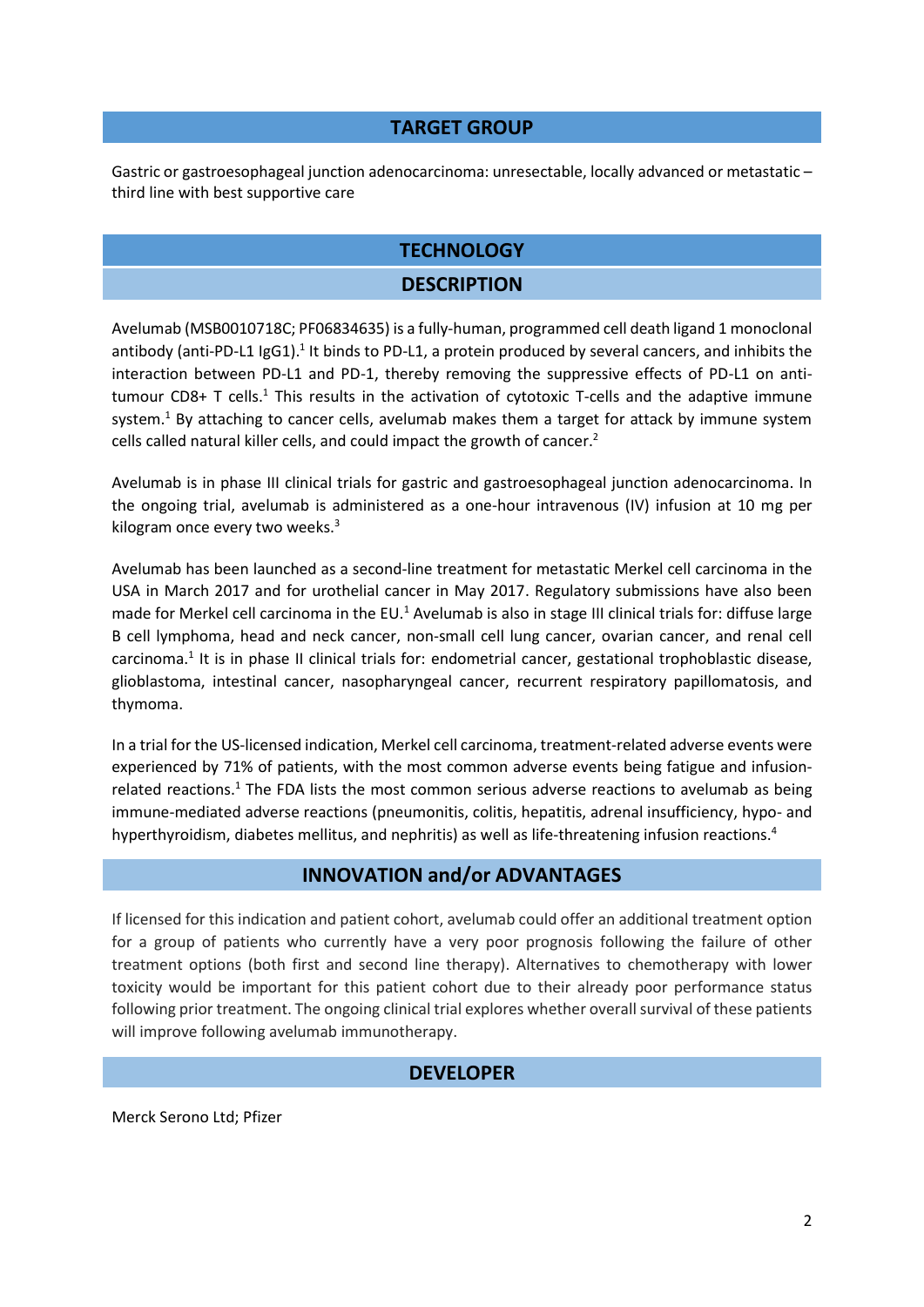#### **AVAILABILITY, LAUNCH or MARKETING**

Avelumab was designated an orphan drug in the EU for gastric cancer in December 2016.<sup>5</sup> The manufacturer is trialling avelumab as both first and third line treatment for this indication.<sup>6</sup>

#### **PATIENT GROUP**

#### <span id="page-2-3"></span>**BACKGROUND**

Gastric cancer is a cancer that starts in the stomach, while cancer of the gastroesophageal junction (GJ) develops at the point where the oesophagus joins the stomach. GJ cancers are often hard to separate from gastric and oesophageal cancers, but are classified separately as they can behave differently to cancers of the oesophagus and stomach.<sup>7</sup> Most of gastric and GJ cancers start in the gland cells in the lining of the stomach or oesophagus; these cancers are called adenocarcinomas.<sup>8</sup>

As the initial symptoms of gastric and gastroesophageal cancers are often non-specific (including heartburn, flatulence, stomach pain, and belching) and are similar to the symptoms of other stomach conditions, these cancers are often detected late.<sup>[2,9](#page-1-1)</sup> At an advanced stage, gastric cancer can cause unexplained weight loss, loss of appetite, bleeding, and anaemia (low red blood cell counts)[.](#page-1-1)<sup>2</sup> Most patients are diagnosed with locally advanced or metastatic disease at which point median overall survival (OS) with first-line chemotherapy is only approximately 7 to 11 months.<sup>10</sup>

According to Cancer Research UK, 75% of stomach cancer cases in the UK are preventable. Risk factors include age, infection with Helicobacter pylori, smoking, obesity, and eating excess salt, or eating too little fruit and vegetables.<sup>11</sup> Partly due to a reduction in H. pylori infections, reduced smoking, and improved diets, the incidence rate of gastric cancer has decreased by almost half in the UK since the early 1990s, and by more than a quarter in the last decade.<sup>[11,1](#page-2-0)2</sup> However, an increase in the number of GJ cancers in the UK has been noted; this may be related to the effect of chronic gastroesophageal reflux disease (GERD) and increased obesity (particularly Barrett's oesophagus), as both are factors linked to GJ cancers. $12,13$  $12,13$ 

#### <span id="page-2-2"></span><span id="page-2-1"></span><span id="page-2-0"></span>**CLINICAL NEED and BURDEN OF DISEASE**

Gastric cancer is the 13th most common cancer in men and the 18th most common cancer in women in the UK, with 6,700 people diagnosed with the disease in 2014.<sup>[11](#page-2-0)</sup> The cancer is twice as common in men compared to women[.](#page-1-1)<sup>2</sup> Long-term survival remains poor, with only 15% of people diagnosed with stomach cancer in 2010-11 in England and Wales expected to survive their disease for five years or  $more.<sup>11</sup>$  $more.<sup>11</sup>$  $more.<sup>11</sup>$ 

After first-line combination treatment including surgery and chemotherapy, the cancer returns in most patients and disease progression can be rapid.<sup>[13](#page-2-2)</sup> Almost half of patients do not benefit from second-line chemotherapy or suffer from chemotherapy toxicity.<sup>[13](#page-2-2)</sup> A recent narrative review notes that "only a small percentage of patients" continue to have a good performance status after secondline therapy for the indication and are still medically fit to be offered further therapy.<sup>14</sup> Exact information on the number of patients who would be eligible for third line treatment annually could not be obtained.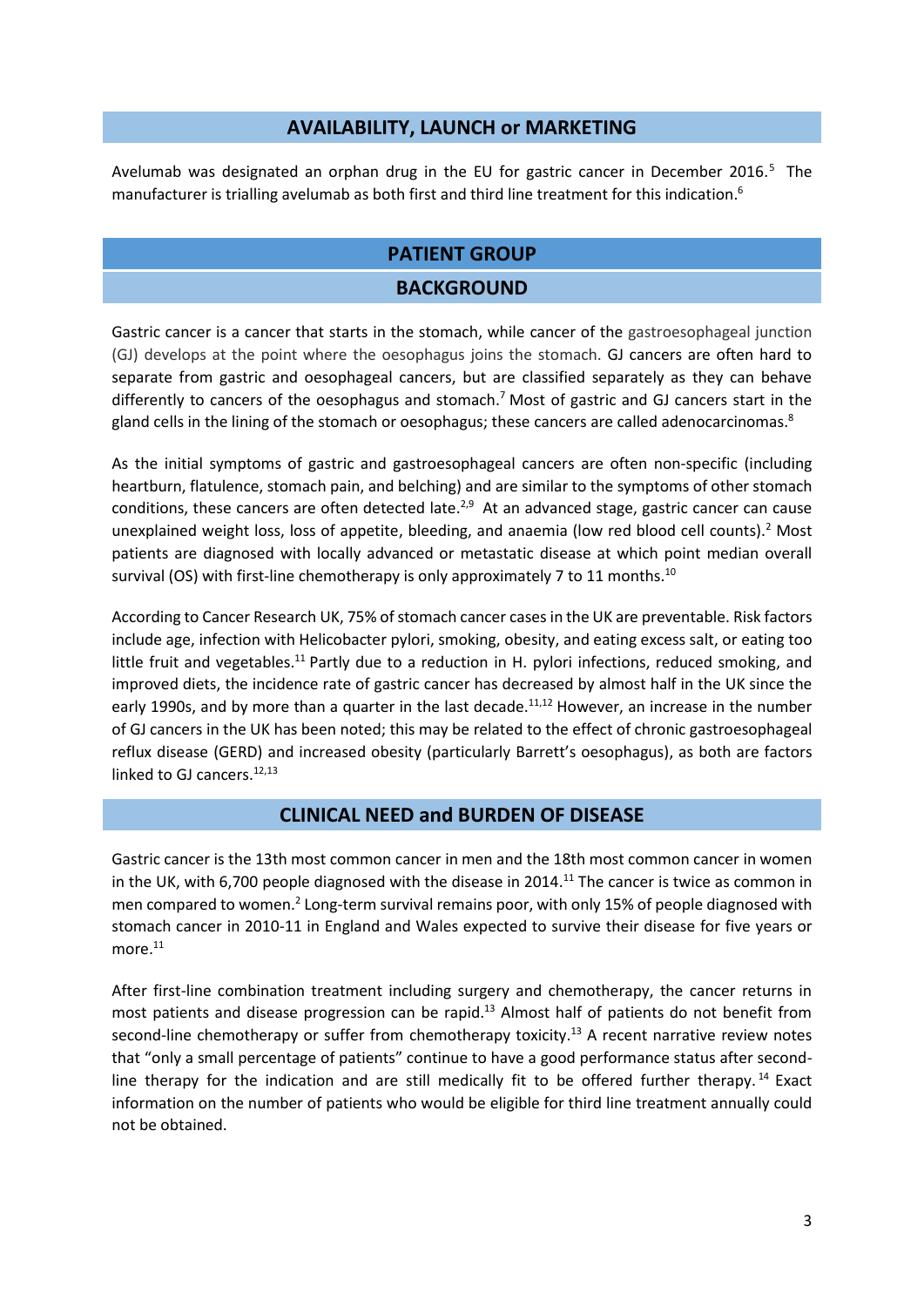In 2015-16, there were 13,739 hospital admissions, 16,997 finished consultant episodes and 39,573 bed days due to malignant neoplasm of the lower third of oesophagus (ICD code: C15.5) in England.<sup>15</sup> In the same year there were 20,311 hospital admissions, 25,799 finished consultant episodes and 67,050 bed days due to gastric cancer (ICD codes:  $C16.0 - 16.9$ ) in England.<sup>[15](#page-3-0)</sup>

# <span id="page-3-0"></span>**PATIENT PATHWAY**

### **RELEVANT GUIDANCE**

#### **NICE GUIDANCE**

- NICE technology appraisal in development. Pertuzumab for untreated metastatic HER2 positive gastric or gastro-oesophageal junction cancer [ID1096]. Publication expected October 2018.
- NICE technology appraisal in development. Avelumab for merkel cell carcinoma [ID1102]. Publication expected February 2018.
- NICE technology appraisal in development. Nivolumab for previously treated gastric or gastrooesophageal junction cancer [ID1118]. Publication expected February 2018.
- NICE technology appraisal. Ramucirumab for treating advanced gastric cancer or gastrooesophageal junction adenocarcinoma after chemotherapy (TA378). January 2016.
- NICE technology appraisal. Trastuzumab for the treatment of HER2-positive metastatic gastric cancer (TA208). November 2010.
- NICE technology appraisal. Capecitabine for the treatment of advanced gastric cancer (TA191). July 2010.
- NICE guideline in development. Oesophago-gastric cancer. Anticipated January 2018.
- NICE guideline in development. Improving supportive and palliative care in adults, including service delivery (update). Anticipated January 2018.
- NICE interventional procedure guidance. Minimally invasive oesophagectomy. September 2011.
- NICE interventional procedure guidance. Endoscopic submucosal dissection of gastric lesions (IPG360). October 2010.
- NICE interventional procedure guidance. Laparoscopic gastrectomy for cancer (IPG269). July 2008.

#### **NHS ENGLAND and POLICY GUIDANCE**

- NHS England. 2013/14 NHS Standard Contract for Cancer: Chemotherapy (Adult). B15/S/a.
- NHS England. 2013/14 NHS Standard Contract for Cancer: Radiotherapy (All Ages). B01/S/a.
- NHS England. 2013/14 NHS Standard Contract for Cancer: Oesophageal and Gastric (Adult). B11/S/a.

# **OTHER GUIDANCE**

- London Cancer Alliance. LCA Oesophageal and gastric cancer clinical guidelines. 2014.
- European Society for Medical Oncology. Gastric cancer: ESMO-ESSO-ESTRO clinical practice guidelines. 2013.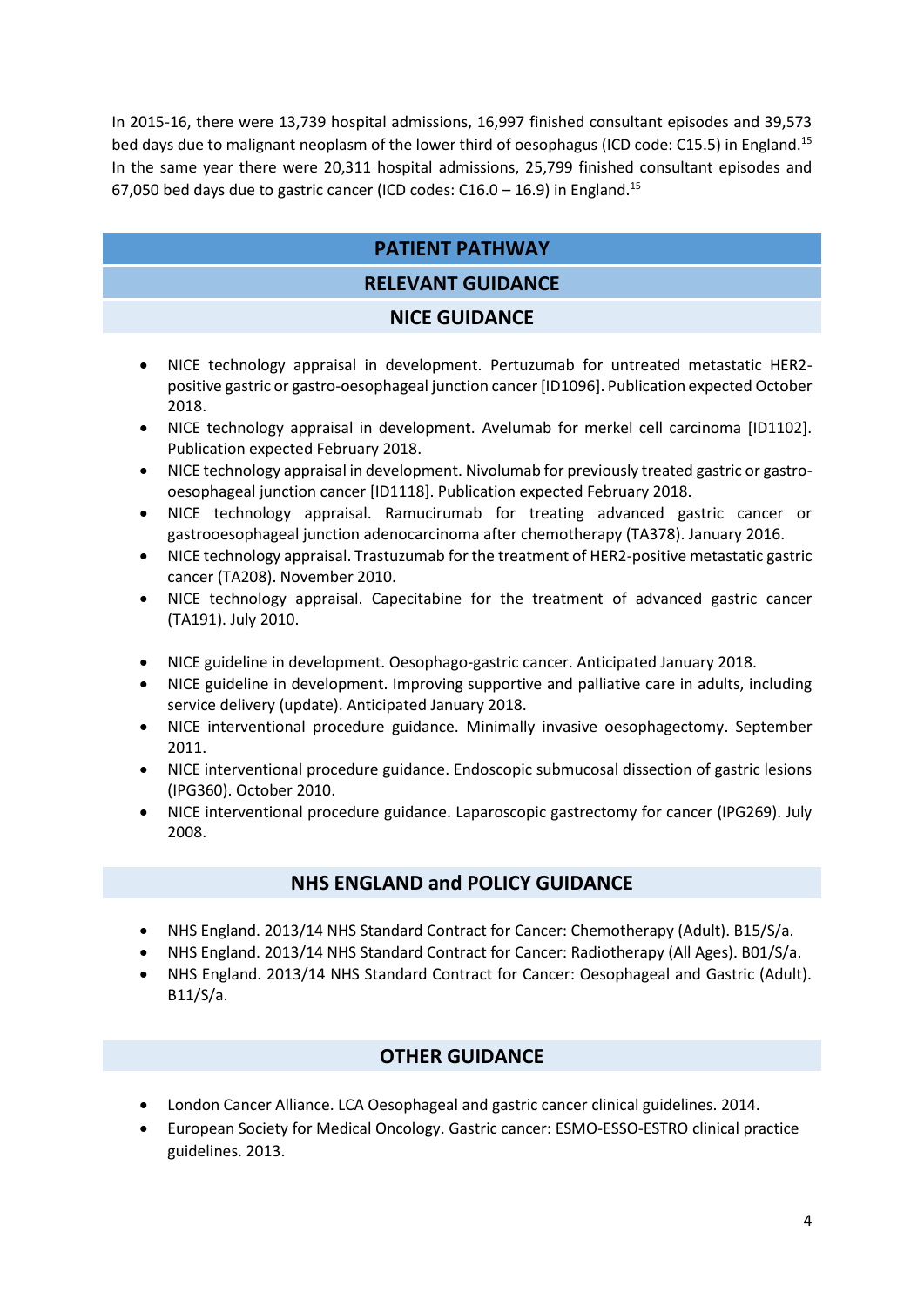- British Society of Gastroenterology. Guidelines for the management of oesophageal and gastric cancer. 2011.
- Scottish Intercollegiate Guidelines Network. Management of oesophageal and gastric cancer (87). 2006.

#### **CURRENT TREATMENT OPTIONS**

<span id="page-4-0"></span>The aim of treatment for locally advanced or metastatic gastric or gastroesophageal junction adenocarcinoma is to prevent progression, extend survival, and relieve symptoms with minimal adverse effects, so as to provide patients with the best quality of life and functional capacity possible. [9,1](#page-2-3)6 Current treatment options include chemotherapy, palliative radiotherapy and palliative surgery.<sup>[16](#page-4-0)</sup> However in terms of third line therapy, very limited literature supports the use of chemotherapy. 17

Clinical experts have expressed a particular need for new treatment agents for patients whose disease has progressed following prior chemotherapy.<sup>18</sup> The prognosis for people with gastric and GEJ adenocarcinomas is poor, therefore new active treatments offering improved outcomes are needed.

# **EFFICACY and SAFETY**

| <b>Trial</b>                        | JAVELIN Gastric 300; avelumab vs. chemotherapy as third line therapy (with<br>best supportive care); NCT02625623; phase III                                                                                                                                                                                                                                                                                                                                                               |  |
|-------------------------------------|-------------------------------------------------------------------------------------------------------------------------------------------------------------------------------------------------------------------------------------------------------------------------------------------------------------------------------------------------------------------------------------------------------------------------------------------------------------------------------------------|--|
| <b>Sponsor</b>                      | EMD Serono Research & Development Institute; Merck KGaA                                                                                                                                                                                                                                                                                                                                                                                                                                   |  |
| <b>Status</b>                       | Ongoing                                                                                                                                                                                                                                                                                                                                                                                                                                                                                   |  |
| Source of<br><b>Information</b>     | Trial registry <sup>3</sup>                                                                                                                                                                                                                                                                                                                                                                                                                                                               |  |
| Location                            | EU (not incl. UK), USA, Australia, and other countries                                                                                                                                                                                                                                                                                                                                                                                                                                    |  |
| <b>Design</b>                       | Randomised, active-controlled trial                                                                                                                                                                                                                                                                                                                                                                                                                                                       |  |
| <b>Participants</b>                 | Estimated n=330; adults 18 years and older; patients with histologically<br>confirmed recurrent unresectable, locally advanced or metastatic<br>adenocarcinoma of the stomach or gastroesophageal junction. Subjects must<br>have received two prior courses of systemic treatment, and must have<br>progressed after the second line.                                                                                                                                                    |  |
| <b>Schedule</b>                     | All subjects in both arms will receive best supportive care (BSC) as background<br>therapy. Subjects will receive BSC with either avelumab or physician's choice<br>chemotherapy (from a prespecified list of therapeutic options) or BSC alone<br>with no active therapy. Avelumab will be administered as a 1-hour intravenous<br>(IV) infusion at 10 milligram per kilogram (mg/kg) once every 2-week treatment<br>cycle until confirmed disease progression or unacceptable toxicity. |  |
| Follow-up                           | 5 years                                                                                                                                                                                                                                                                                                                                                                                                                                                                                   |  |
| Primary<br><b>Outcomes</b>          | Overall survival time                                                                                                                                                                                                                                                                                                                                                                                                                                                                     |  |
| <b>Secondary</b><br><b>Outcomes</b> | Progression free survival; best overall response; quality of life; safety and<br>tolerability                                                                                                                                                                                                                                                                                                                                                                                             |  |
| <b>Key Results</b>                  |                                                                                                                                                                                                                                                                                                                                                                                                                                                                                           |  |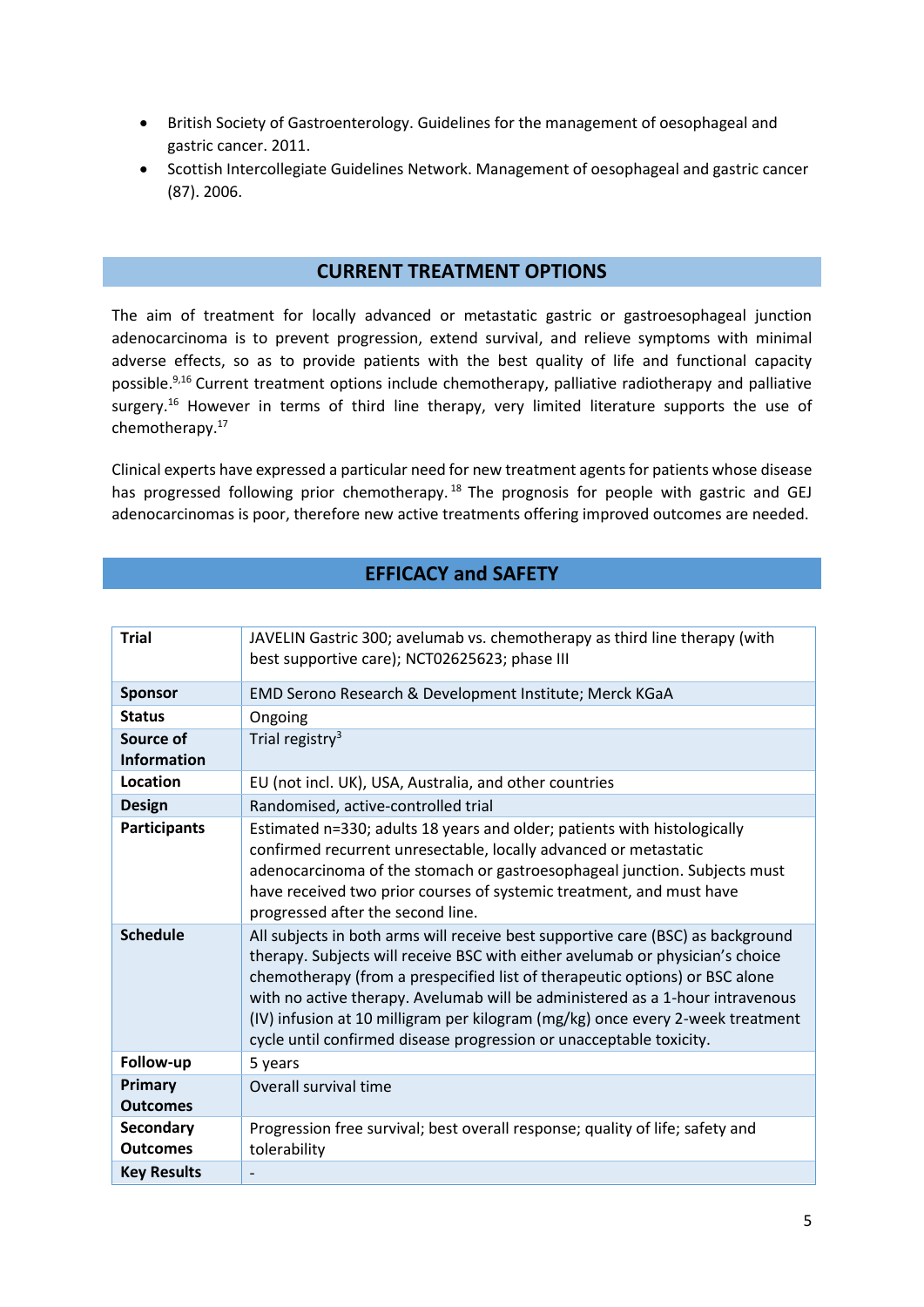| <b>Adverse effects</b><br>(AEs) |                                                            |
|---------------------------------|------------------------------------------------------------|
| Expected                        | Estimated primary completion date reported as August 2017. |
| reporting date                  |                                                            |

| <b>ESTIMATED COST and IMPACT</b> |  |
|----------------------------------|--|
| <b>COST</b>                      |  |

The cost of avelumab is not yet known.

| <b>IMPACT - SPECULATIVE</b>                                      |                                          |  |  |  |
|------------------------------------------------------------------|------------------------------------------|--|--|--|
|                                                                  | <b>IMPACT ON PATIENTS AND CARERS</b>     |  |  |  |
| Reduced mortality/increased length of<br>$\boxtimes$<br>survival | Reduced symptoms or disability<br>$\Box$ |  |  |  |
| Other                                                            | No impact identified                     |  |  |  |
| <b>IMPACT ON HEALTH and SOCIAL CARE SERVICES</b>                 |                                          |  |  |  |
| Increased use of existing services                               | Decreased use of existing services       |  |  |  |
| Re-organisation of existing services<br>$\Box$                   | Need for new services                    |  |  |  |
| Other                                                            | None identified<br>$\boxtimes$           |  |  |  |
| <b>IMPACT ON COSTS and OTHER RESOURCE USE</b>                    |                                          |  |  |  |
| Increased drug treatment costs<br>Ш                              | Reduced drug treatment costs             |  |  |  |
| Other increase in costs                                          | Other reduction in costs                 |  |  |  |
| Other                                                            | None identified<br>$\bowtie$             |  |  |  |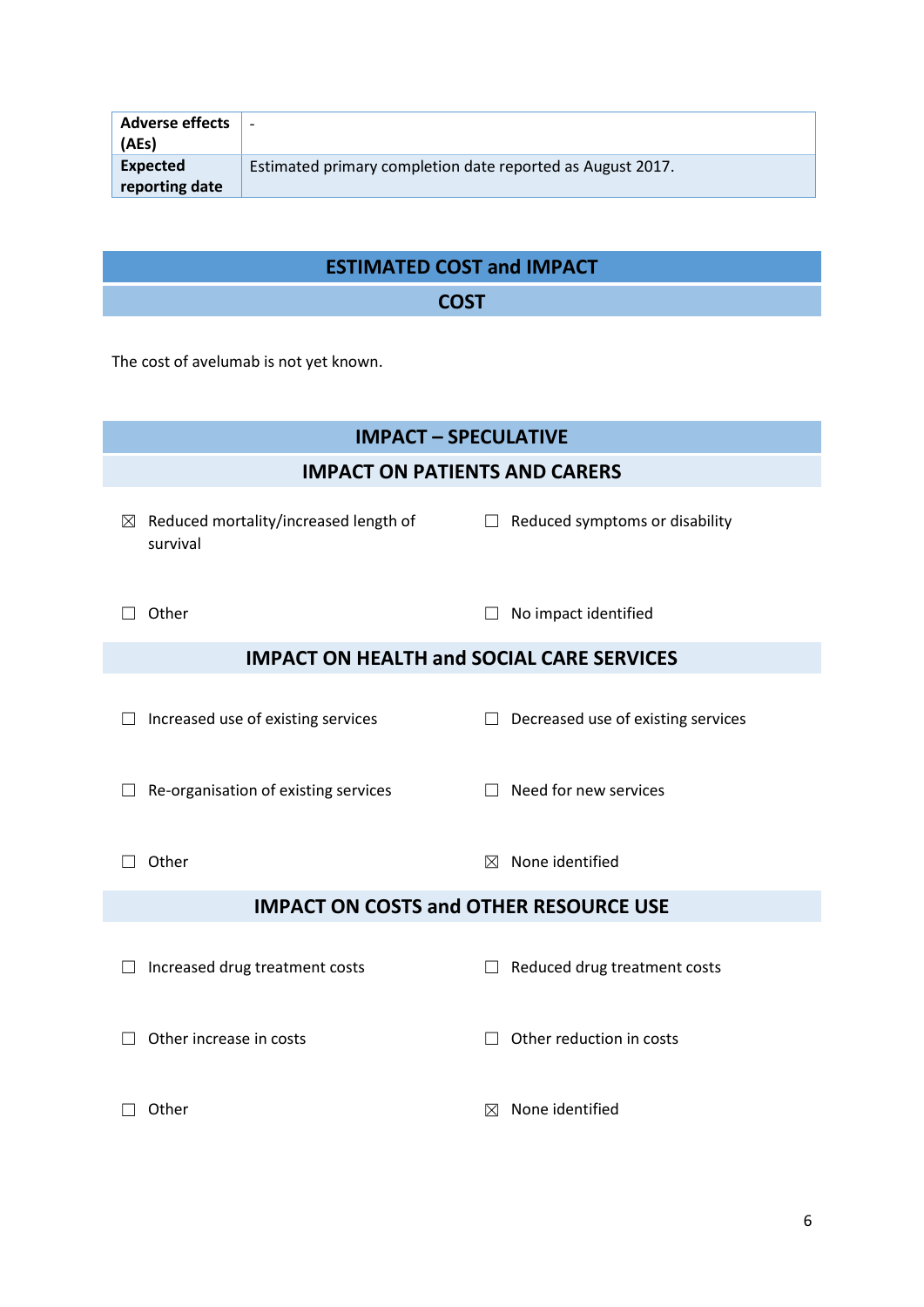#### **OTHER ISSUES**

 $\Box$  Clinical uncertainty or other research question identified

**.** 

 $<sup>8</sup>$  None identified</sup>

#### **REFERENCES**

<sup>1</sup> Adis Insight. *Avelumab*. Available from[: http://adisinsight.springer.com/drugs/800037592](http://adisinsight.springer.com/drugs/800037592) [Log-in required. Accessed 3 May 2017] <sup>2</sup> EMA. *Public summary of opinion on orphan designation - Avelumab for the treatment of gastric cancer*. Available at: [http://www.ema.europa.eu/docs/en\\_GB/document\\_library/Orphan\\_designation/2017/01/WC500219451.pdf](http://www.ema.europa.eu/docs/en_GB/document_library/Orphan_designation/2017/01/WC500219451.pdf)  [Accessed 4 May 2017] <sup>3</sup> ClinicalTrials.gov. *Avelumab in Third-Line Gastric Cancer (JAVELIN Gastric 300).* Available from: <https://clinicaltrials.gov/ct2/show/NCT02625623> [Accessed 4 May 2017] 4 FDA. *Avelumab (Bavencio).* Available at: <https://www.fda.gov/Drugs/InformationOnDrugs/ApprovedDrugs/ucm547965.htm> [Accessed 3 May 2017] <sup>5</sup> European Commission. *Community register of orphan medicinal products – Avelumab*. Available from: <http://ec.europa.eu/health/documents/community-register/html/o1798.htm> <sup>6</sup> Merck Group. *Biopharma pipeline*. Available from: [http://www.merckgroup.com/en/innovation/research\\_activities/biopharma\\_pipeline.html](http://www.merckgroup.com/en/innovation/research_activities/biopharma_pipeline.html) [Accessed 3 May 2017] <sup>7</sup> Cancer Research UK. *Gastro oesophageal junction cancers*. Available from: [http://www.cancerresearchuk.org/about-cancer/cancers-in-general/cancer-questions/how-is-gastro](http://www.cancerresearchuk.org/about-cancer/cancers-in-general/cancer-questions/how-is-gastro-oesophageal-junction-cancer-treated)[oesophageal-junction-cancer-treated](http://www.cancerresearchuk.org/about-cancer/cancers-in-general/cancer-questions/how-is-gastro-oesophageal-junction-cancer-treated) [Accessed 3 May 2017] <sup>8</sup> Cancer Research UK. *About stomach cancer*. Available from: [http://www.cancerresearchuk.org/about](http://www.cancerresearchuk.org/about-cancer/stomach-cancer/about-stomach-cancer)[cancer/stomach-cancer/about-stomach-cancer](http://www.cancerresearchuk.org/about-cancer/stomach-cancer/about-stomach-cancer) [Accessed 3 May 2017] <sup>9</sup> NHS England. *B11/S/a 2013/14 NHS STANDARD CONTRACT FOR CANCER: OESOPHAGEAL AND GASTRIC (ADULT)*. Available from: [https://www.england.nhs.uk/commissioning/wp](https://www.england.nhs.uk/commissioning/wp-content/uploads/sites/12/2014/03/b11-cancer-oesop-gast.pdf)[content/uploads/sites/12/2014/03/b11-cancer-oesop-gast.pdf](https://www.england.nhs.uk/commissioning/wp-content/uploads/sites/12/2014/03/b11-cancer-oesop-gast.pdf) [Accessed 3 May 2017] <sup>10</sup> Janowitz T, Thuss-Patience P, Marshall A, Kang JH, Connell C, Cook N, Dunn J, Park SH, Ford H. Chemotherapy vs supportive care alone for relapsed gastric, gastroesophageal junction, and oesophageal adenocarcinoma: a meta-analysis of patient-level data. *British journal of cancer*. 2016 Feb 16; 114(4):381-7. Available from: <https://www.nature.com/bjc/journal/v114/n4/pdf/bjc2015452a.pdf> [Accessed 3 May 2017] <sup>11</sup> Cancer Research UK. *Stomach cancer risk factors*. Available from: [http://www.cancerresearchuk.org/health](http://www.cancerresearchuk.org/health-professional/cancer-statistics/statistics-by-cancer-type/stomach-cancer/risk-factors#heading-Zero)[professional/cancer-statistics/statistics-by-cancer-type/stomach-cancer/risk-factors#heading-Zero](http://www.cancerresearchuk.org/health-professional/cancer-statistics/statistics-by-cancer-type/stomach-cancer/risk-factors#heading-Zero) [Accessed 3 May 2017]  $12$  Fontana E, Smyth EC, Cunningham D, Rao S, Watkins D, Allum WH, Thompson J, Waddell T, Peckitt C, Chau I, Starling N. Improved survival in resected oesophageal and gastric adenocarcinomas over a decade: the Royal Marsden experience 2001–2010. *Gastric Cancer*. 2016 Oct 1; 19(4):1114-24. Available from: <https://link.springer.com/article/10.1007%2Fs10120-015-0561-5> [Accessed 3 May 2017] <sup>13</sup> NIHR Signal. *Chemotherapy for people with recurrent stomach and oesophageal cancers can prolong survival by two to three months*. Available from[: https://discover.dc.nihr.ac.uk/portal/article?id=SIG-5000238](https://discover.dc.nihr.ac.uk/portal/article?id=SIG-5000238) [Accessed 3 May 2017] <sup>14</sup> Kim SM, Park SH. Chemotherapy beyond second-line in advanced gastric cancer. *World Journal of Gastroenterology: WJG*. 2015 Aug 7; 21(29):8811. Available from: <https://www.ncbi.nlm.nih.gov/pmc/articles/PMC4528023/> [Accessed 3 May 2017] <sup>15</sup> NHS Digital. *Hospital Admitted Patient Care Activity, 2015-16*. Available from: <http://www.content.digital.nhs.uk/catalogue/PUB22378>[Accessed 28 March 2017] <sup>16</sup> NICE. *Final appraisal determination - Ramucirumab for treating advanced gastric cancer or gastro– oesophageal junction adenocarcinoma previously treated with chemotherapy*. November 2015. Available from: